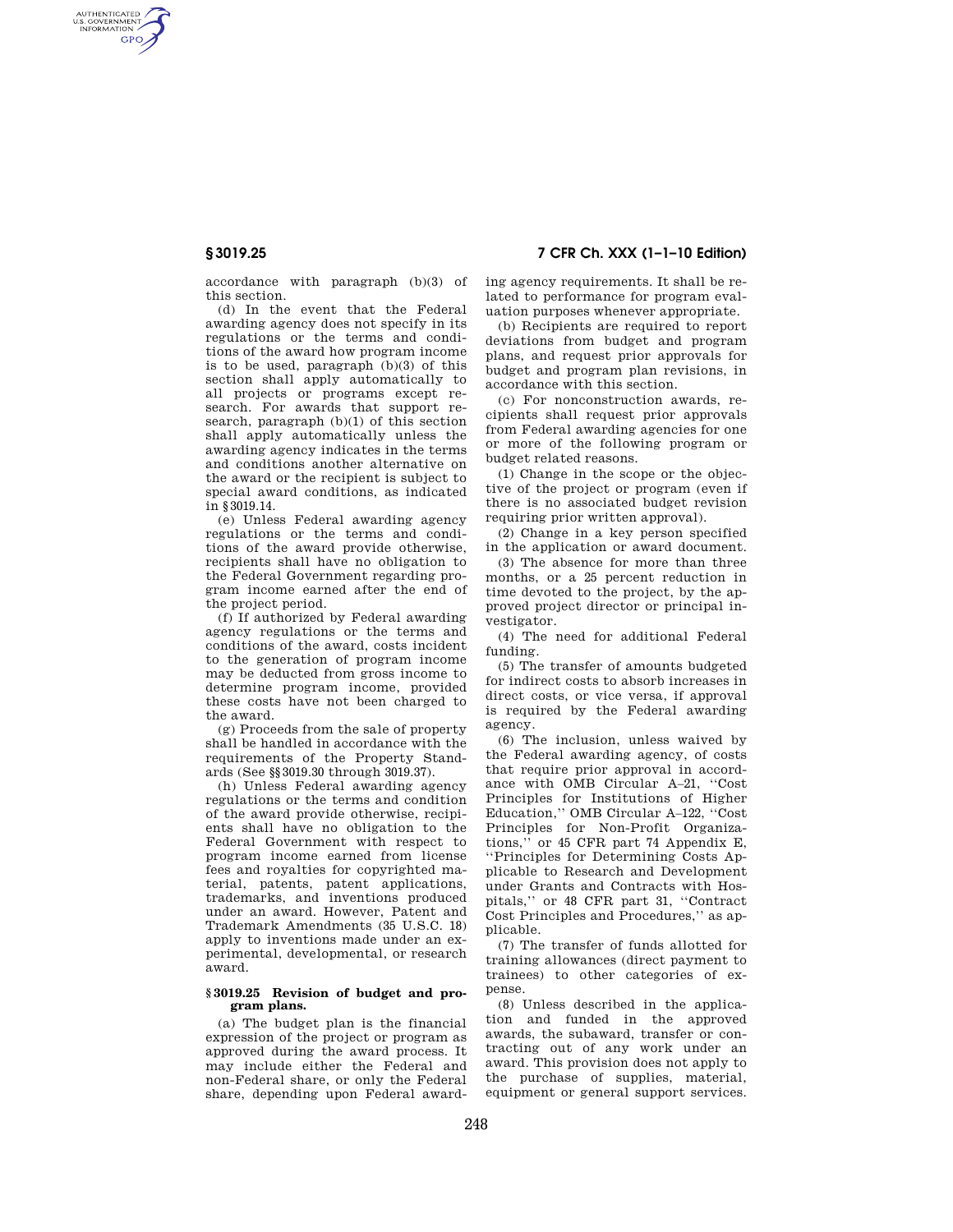# **Office of Chief Financial Officer, USDA § 3019.25**

(d) No other prior approval requirements for specific items may be imposed unless a deviation has been approved by OMB.

(e) Except for requirements listed in paragraphs  $(c)(1)$  and  $(c)(4)$  of this section, Federal awarding agencies are authorized, at their option, to waive costrelated and administrative prior written approvals required by this part and OMB Circulars A–21 and A–122. Such waivers may include authorizing recipients to do any one or more of the following.

(1) Incur pre-award costs 90 calendar days prior to award or more than 90 calendar days with the prior approval of the Federal awarding agency. All pre-award costs are incurred at the recipient's risk (*i.e.*, the Federal awarding agency is under no obligation to reimburse such costs if for any reason the recipient does not receive an award or if the award is less than anticipated and inadequate to cover such costs).

(2) Initiate a one-time extension of the expiration date of the award of up to 12 months unless one or more of the following conditions apply. For onetime extensions, the recipient must notify the Federal awarding agency in writing with the supporting reasons and revised expiration date at least 10 days before the expiration date specified in the award. This one-time extension may not be exercised merely for the purpose of using unobligated balances.

(i) The terms and conditions of award prohibit the extension.

(ii) The extension requires additional Federal funds.

(iii) The extension involves any change in the approved objectives or scope of the project.

(3) Carry forward unobligated balances to subsequent funding periods.

(4) For awards that support research, unless the Federal awarding agency provides otherwise in the award or in the agency's regulations, the prior approval requirements described in this paragraph (e) are automatically waived (*i.e.*, recipients need not obtain such prior approvals) unless one of the conditions included in paragraph (e)(2) of this section applies.

(f) The Federal awarding agency may, at its option, restrict the transfer

of funds among direct cost categories or programs, functions and activities for awards in which the Federal share of the project exceeds \$100,000 and the cumulative amount of such transfers exceeds or is expected to exceed 10 percent of the total budget as last approved by the Federal awarding agency. No Federal awarding agency shall permit a transfer that would cause any Federal appropriation or part thereof to be used for purposes other than those consistent with the original intent of the appropriation.

(g) All other changes to nonconstruction budgets, except for the changes described in paragraph (j) of this section, do not require prior approval.

(h) For construction awards, recipients shall request prior written approval promptly from Federal awarding agencies for budget revisions whenever paragraphs  $(h)(1)$ ,  $(h)(2)$  or  $(h)(3)$  of this section apply.

(1) The revision results from changes in the scope or the objective of the project or program.

(2) The need arises for additional Federal funds to complete the project.

(3) A revision is desired which involves specific costs for which prior written approval requirements may be imposed consistent with applicable OMB cost principles listed in §3019.27.

(i) No other prior approval requirements for specific items may be imposed unless a deviation has been approved by OMB.

(j) When a Federal awarding agency makes an award that provides support for both construction and nonconstruction work, the Federal awarding agency may require the recipient to request prior approval from the Federal awarding agency before making any fund or budget transfers between the two types of work supported.

(k) For both construction and nonconstruction awards, Federal awarding agencies shall require recipients to notify the Federal awarding agency in writing promptly whenever the amount of Federal authorized funds is expected to exceed the needs of the recipient for the project period by more than \$5000 or five percent of the Federal award, whichever is greater. This notification shall not be required if an application